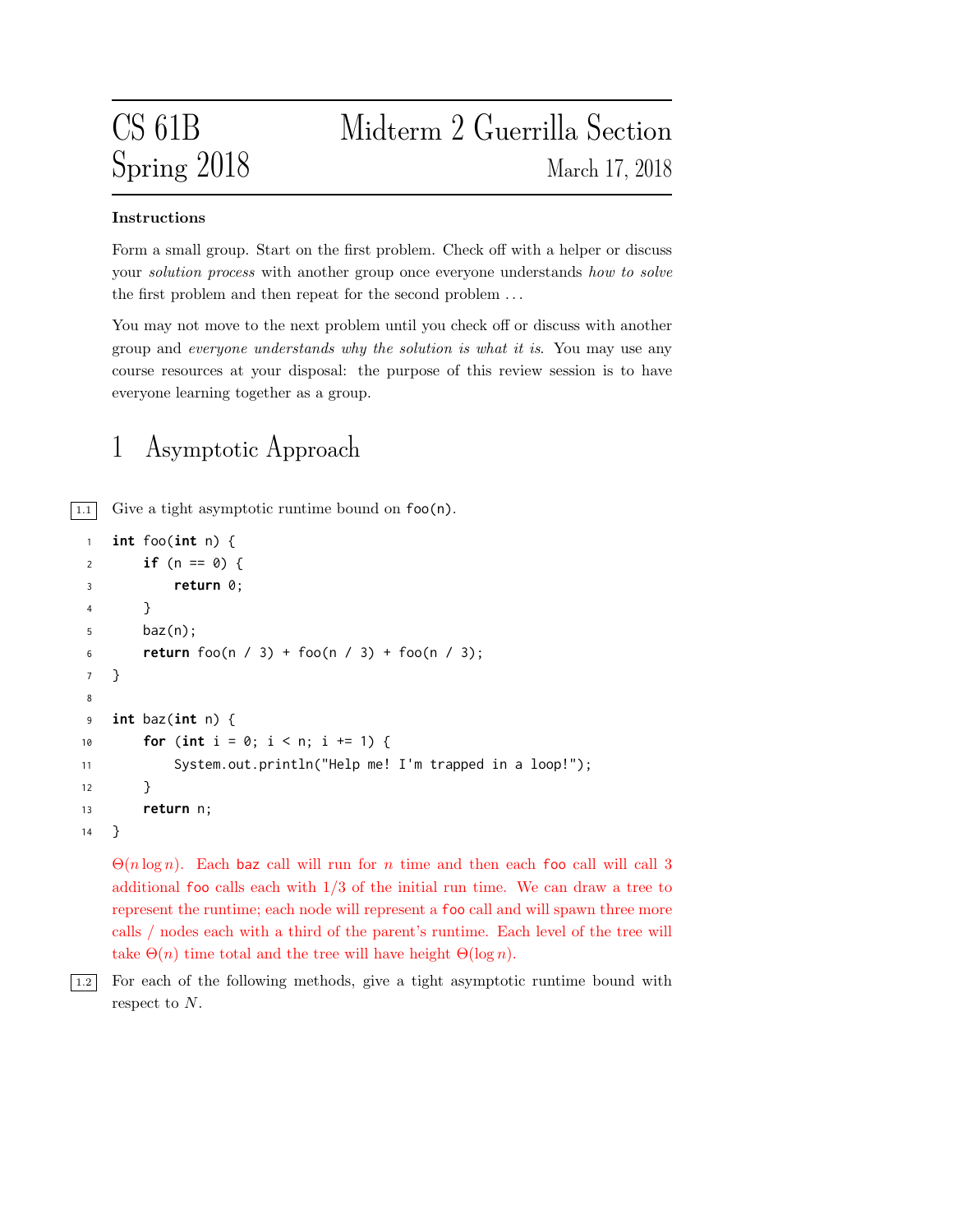```
(a) public void mystery1(int N) {
       for (int i = 0; i < N; i \neq 1) {
            for (int j = 0; j < N; j \neq 1) {
                i = i * 2;
                j = j * 2;}
       }
   }
```
 $\Theta(\log N)$ . Both *i* and *j* are doubled in the inner loop so it takes log N time for both  $i$  and  $j$  to be incremented to  $N$ . The outer loop only runs once; the inner loop  $\Theta(\log N)$  times.

```
(b) public void mystery2(int N) {
```

```
for (int i = N; i > 0; i = i / 2) {
        for (int j = 0; j < i + 2; j += 1) {
            System.out.println("Hello World");
        }
    }
}
```
 $\Theta(N)$ . Doubling the *i* bound in the inner loop does not change the asymptotic nature of the runtime as opposed to if we did not double it (we can generally ignore coefficients). The number of print calls are then  $2N + N + \frac{N}{2} + \cdots + 2$  $= \Theta(N).$ 

```
(c) public void mystery3(int N) {
       for (int i = N; i > 0; i = i / 2) {
           for (int j = 0; j < i * i; j += 1) {
               System.out.println("Hello World");
           }
       }
   }
```
 $\Theta(N^2)$  By squaring i in the inner loop, the number of print calls will now be this sum:  $N^2 + (N/2)^2 + (N/4)^2 \cdots + 1 = \Theta(N^2)$ .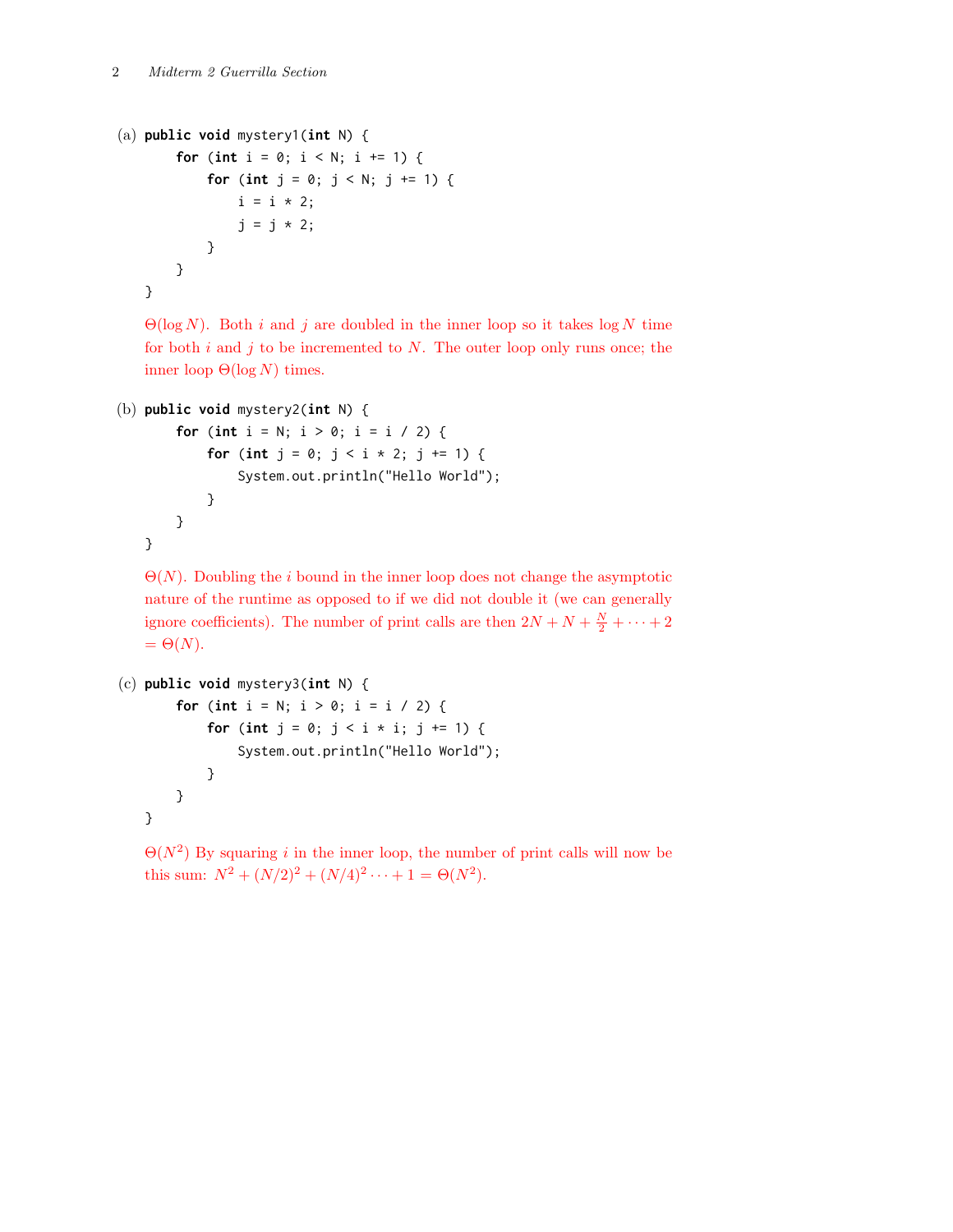```
(d) public void mystery4(int N) {
      int i = 1, s = 1;while (s \leq N) {
            i \neq 1s = s + i;System.out.println(s);
       }
   }
```
 $\Theta(\sqrt{N})$ . We know that each iteration of the for loop takes constant time, so we need to figure out how many iterations of the for loop occur; let this mount be  $k$ . At every step,  $i$  increments by 1 so we are essentially accumulating in  $s = 1 + 2 + 3 + \cdots + k$  until  $s > N$ . Therefore, we want to solve for  $1 + 2 + 3 + \cdots + k = N$  which approximately simplifies to  $\frac{k^2}{2} = N$ , which we solve to obtain  $k = \sqrt{2N} =$ √  $2\sqrt{N}$ . Our runtime is determined by k which is therefore  $\Theta(\sqrt{N})$ .

## 2 Iterator or Iterable?

 $\boxed{2.1}$  Implement the Filter class such that its main method correctly prints out the even numbers in the given collection: 0 20 14 50 66. Assume we have already imported java.util.\* in each file.

```
1 public interface FilterCondition<T> {
2 /** Returns true if the item meets a certain condition (is even, etc.). */
3 boolean eval(T item);
4 }
1 public class EvenCondition implements FilterCondition<Integer> {
2 public boolean eval(Integer i) {
3 return i % 2 == 0;
4 }
5 }
```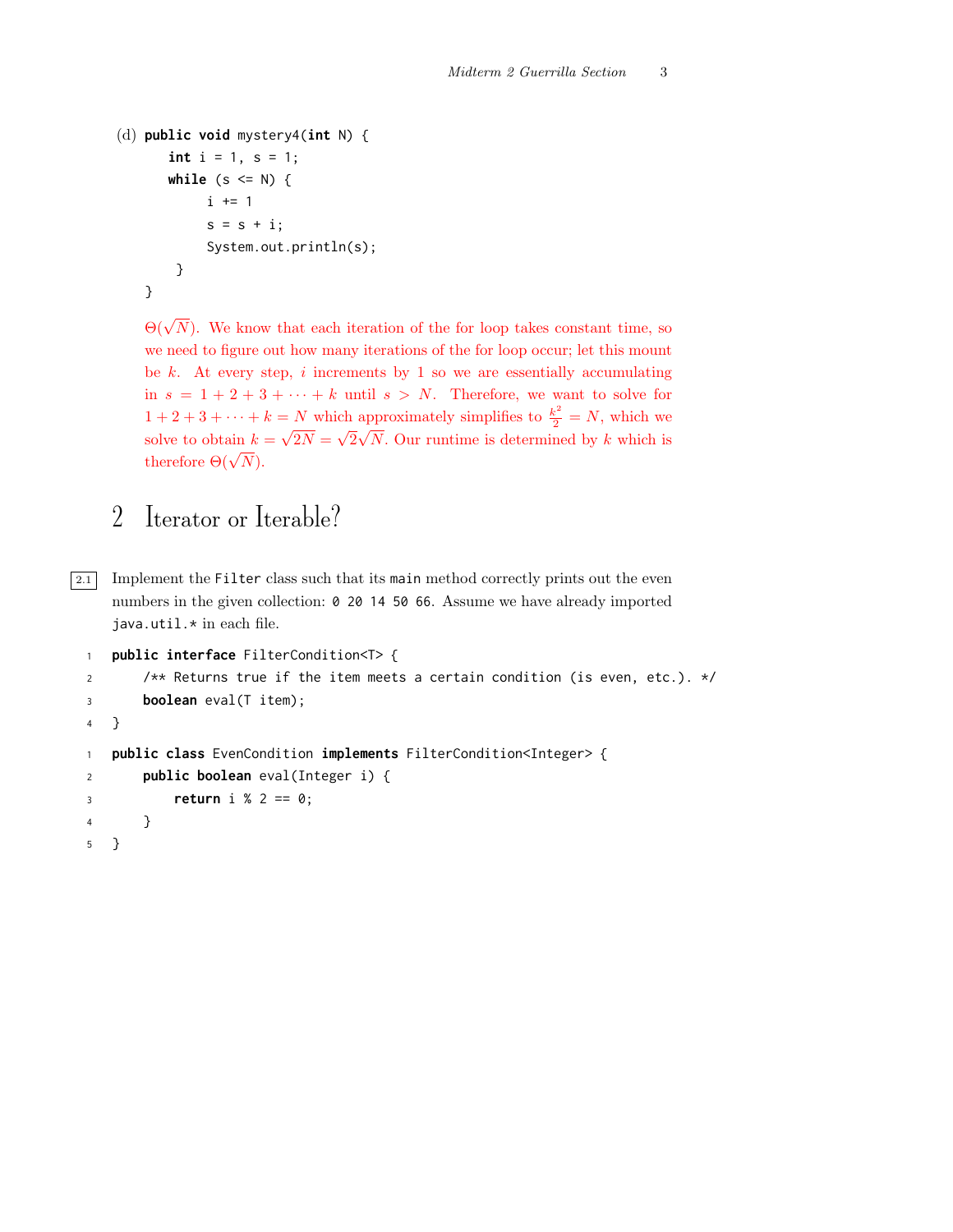```
1 public class Filter implements Iterable<Integer> {
2 Iterable<Integer> iterable;
3 FilterCondition<Integer> cond;
4
5 public Filter(Iterable<Integer> it, FilterCondition<Integer> cond) {
6 iterable = it;
         this.cond = cond;
8 }
\alpha10 public Iterator<Integer> iterator() {
11 return new FilterIterator();
12 }
13
14 private class FilterIterator implements Iterator<Integer> {
15 Iterator<Integer> integerIterator;
16 Integer toReturn;
17
18 private FilterIterator() {
19 integerIterator = iterable.iterator();
20 this.next();
21 }
22
23 public Integer next() {
24 Integer processed = toReturn;
25 toReturn = null;26 while (integerIterator.hasNext()) {
27 int x = integerIterator.next();
28 if (cond.eval(x)) {
29 toReturn = x;
30 break;
\overline{\phantom{a}} 31 \overline{\phantom{a}} 31
\overline{\phantom{a}32} }
33 return processed;
34 }
35
36 public boolean hasNext() {
37 return toReturn != null;
38 }
39 }
40
41 public static void main(String[] args) {
42 List<Integer> arr = Arrays.asList(new Integer[]{0, 11, 20, 13, 14, 50, 66});
43 for (int i : new Filter(arr, new EvenCondition())) {
44 System.out.print(i);
45 }
46 }
47 }
```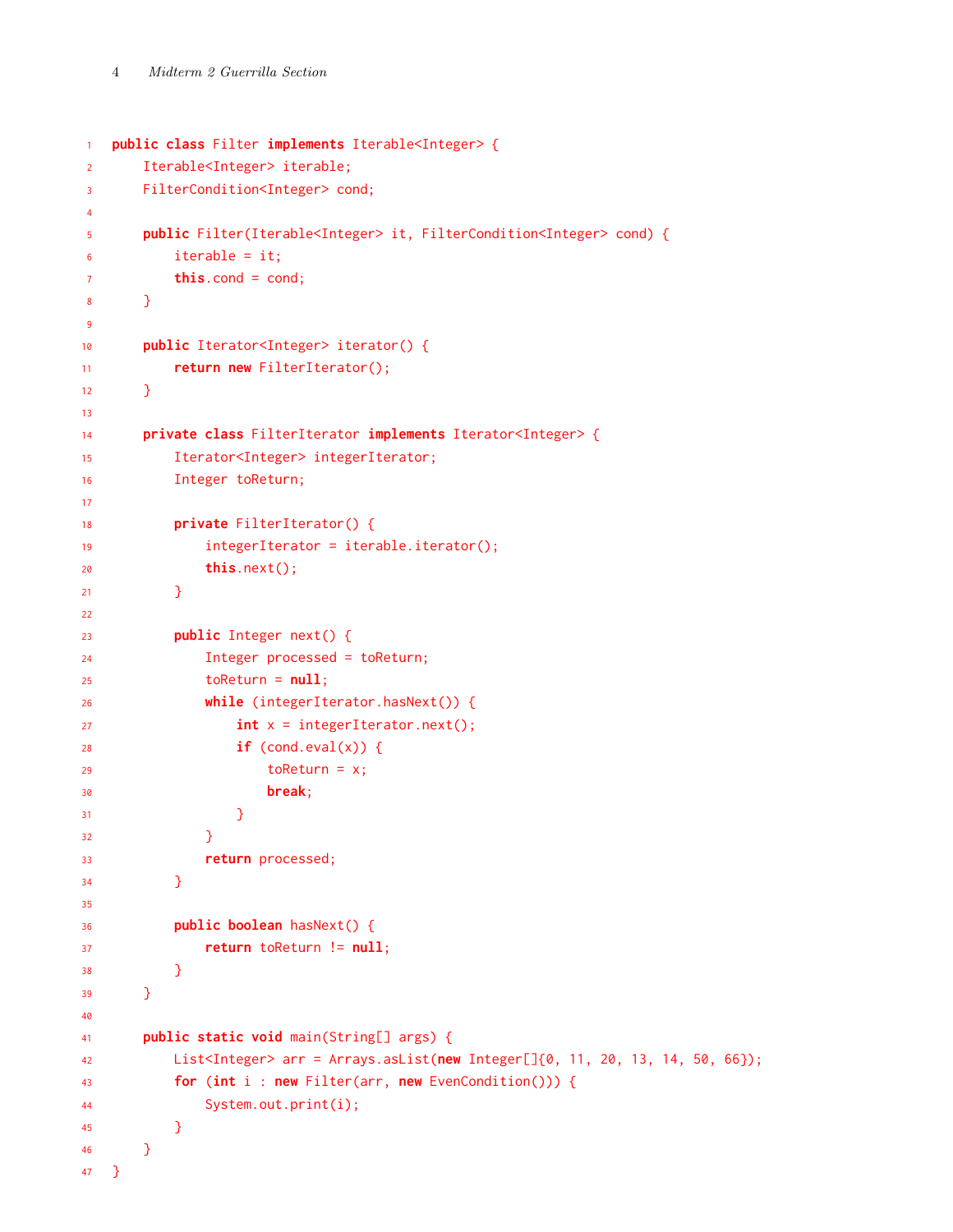# 3 Stacks of Fun

3.1 An SQueue is a queue implemented using two stacks.

```
1 public class SQueue {
2 private Stack in, out;
3
4 public SQueue() {
5 in = new Stack();
6 out = new Stack();
7 }
8
9 public void enqueue(int item) {
10 in.push(item);
11 }
12
13 public void dequeue() {
14 if (out.isEmpty()) {
15 while (!in.isEmpty()) {
16 out.push(in.pop());
17 }
18 }
19 return out.pop();
20 }
21 }
```
Now, suppose we construct an SQueue and enqueue 100 items.

(a) How many calls to push and pop result from the next call to dequeue?

201. 100 pops and 100 pushes in the while loop and one last pop that we return.

(b) How many calls to push and pop result from each of the next 99 calls to dequeue?

1 per call. out is not empty so we just call pop once in each call.

(c) How many calls to push and pop (total) were required to dequeue 100 elements? How many operations is this per element dequeued?

300 operations, or 3 per dequeue

(d) What is the worst-case time to dequeue an item from an SQueue containing  $N$ elements? What is the runtime in the best case? Answer using  $\Theta(\cdot)$  notation. You may assume that both push and pop run in  $\Theta(1)$ .

```
Worst: \Theta(N), Best: \Theta(1)
```
(e) What is the amortized time to dequeue an item from an SQueue containing  $N$ elements? Again, answer using  $\Theta(\cdot)$  notation.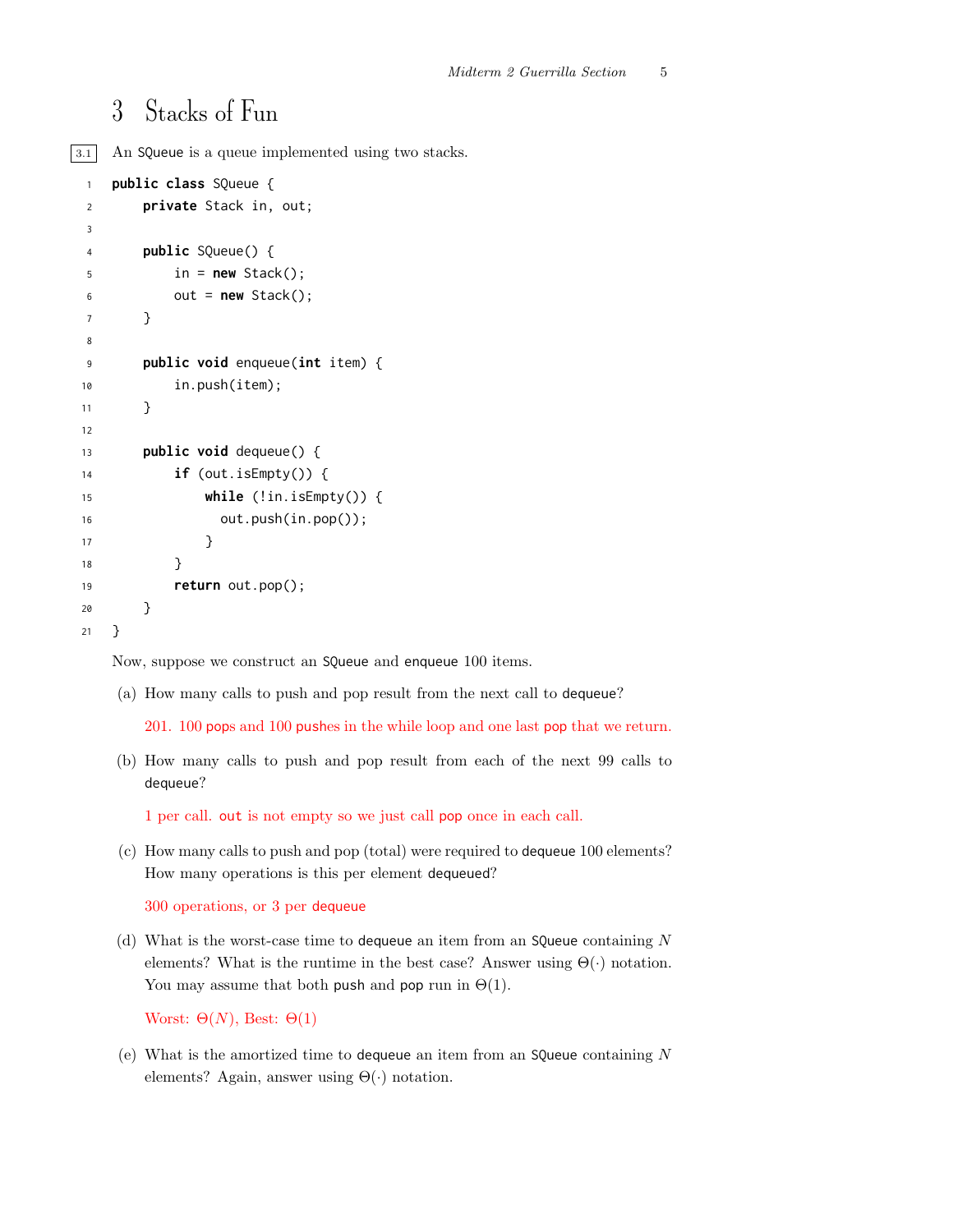$\Theta(1)$ . In part (c) we establish that we average 3 constant time calls per dequeue which is  $\Theta(1)$ .

# 4 Greetings, Tree Traveler

4.1 Draw a full binary tree that has the following pre-order and post-order traversals. Each node should contain exactly one letter. A full binary tree is a tree such that all nodes except leaf nodes have exactly 2 children.

- Pre-order: C T U W X S A Z O
- Post-order: W X U S T Z O A C



(a) What is the in-order traversal of this tree?

```
W U X T S C Z A O
```
(b) Can a tree have the same in-order and post-order traversals? If so, what can you say about the tree?

Yes. The tree can only have left children. (In-order gives left-root-right, postorder gives left-right-root).

(c) What about a tree with the same pre-order and post-order traversals?

Yes, but only if the tree has one element or is empty. (Pre-order gives rootleft-right, post-order gives left-right-root)

4.2 Insert the following list into a 2-3 tree: 20, 10, 35, 40, 50, 5, 25, 15, 30, 60.

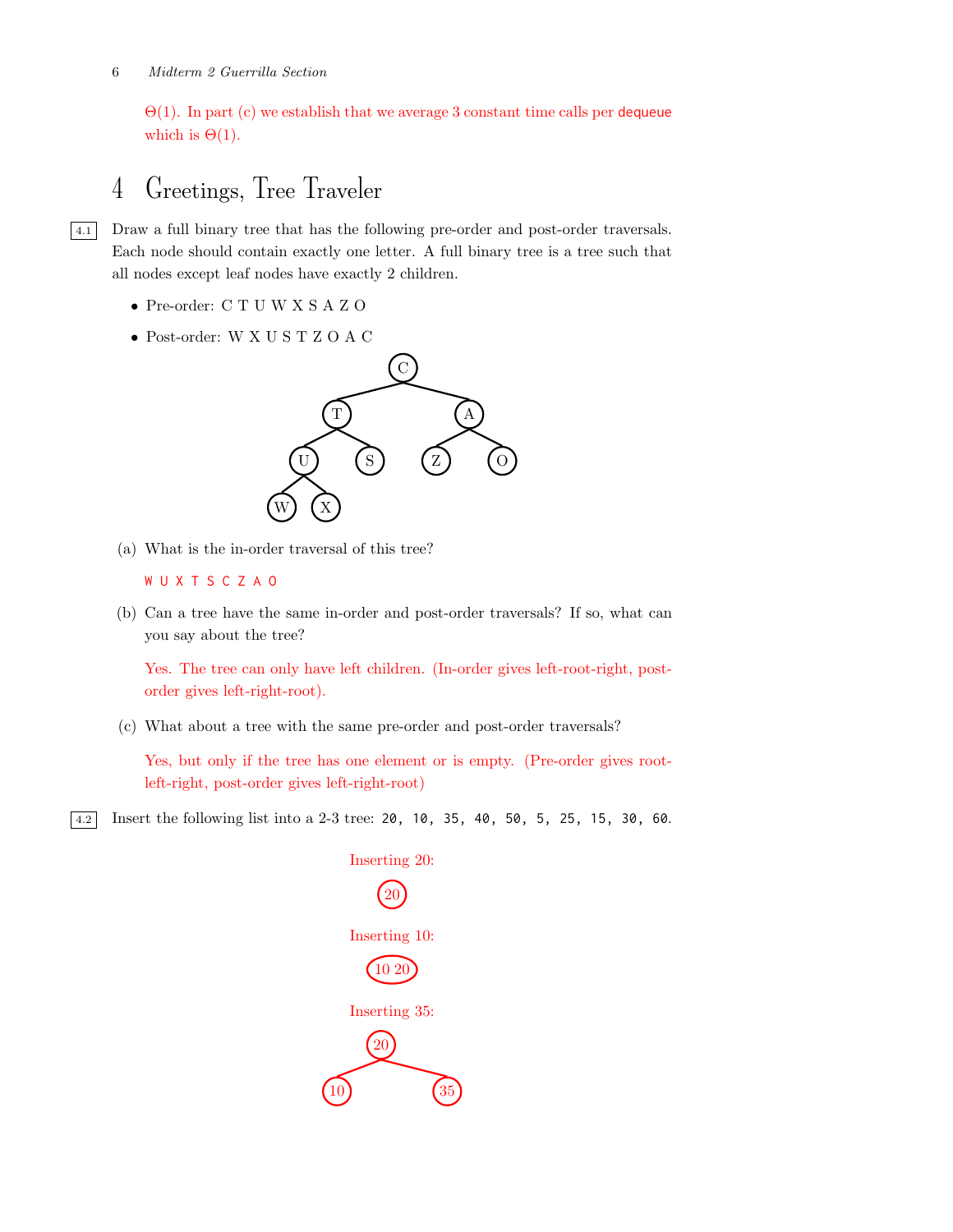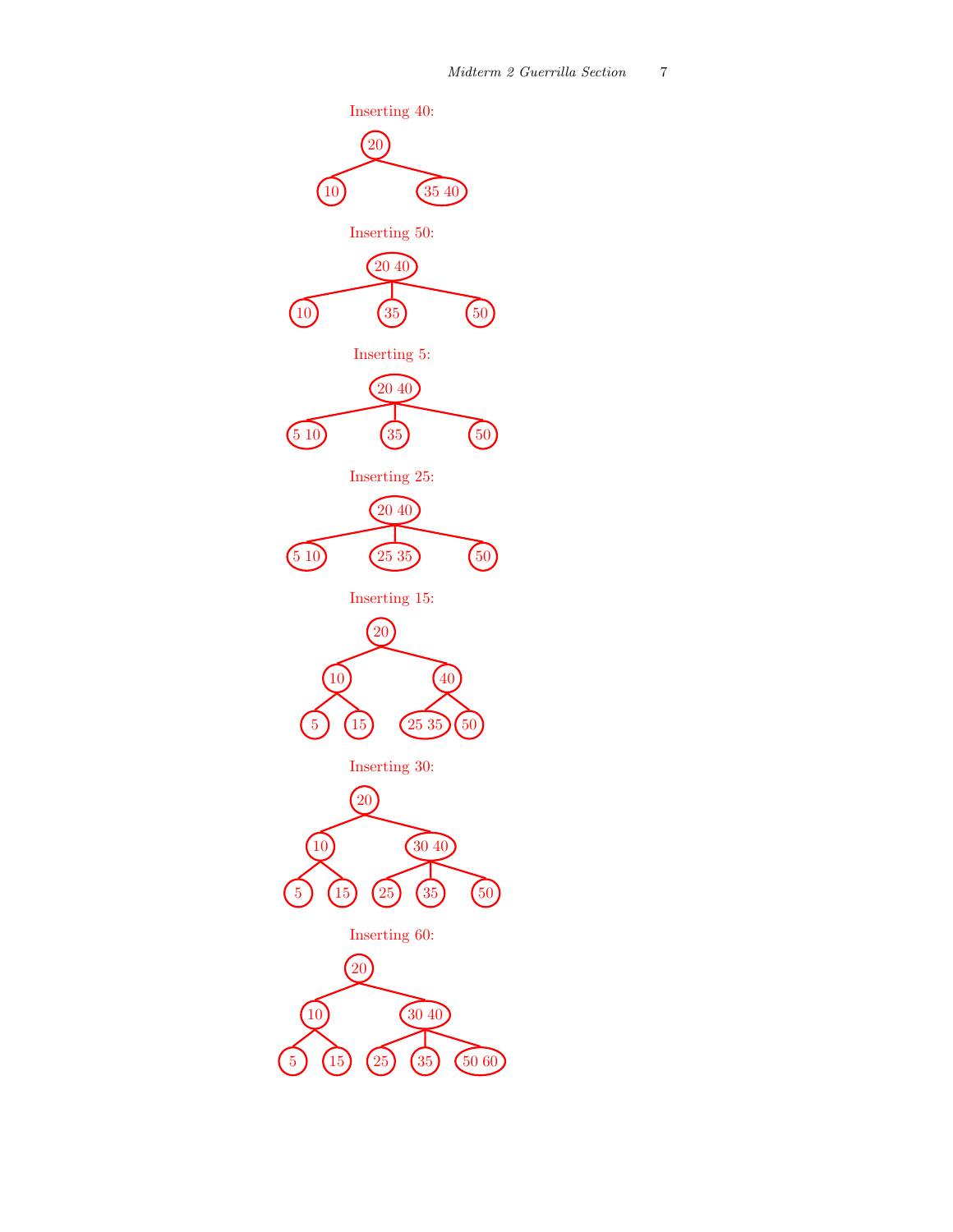4.3 Draw the corresponding left-leaning red-black tree.



- 4.4 For each scenario below, indicate whether the node's edge to its parent is red, black, or either red or black. If it could be either color, explain.
	- (a) The largest value in a tree with more than one node.

The largest value is always a right child, so the edge must be black.

(b) The smallest value in a tree with more than one node.

Either. A two-node 2-3 tree has a red smallest child. A three-node 2-3 tree has a black smallest child.

(c) A node with a red grandparent edge.

Black, since we cannot have two consecutive red edges.

(d) A node whose children are the same color.

A node with two children of the same color (which must both be black) can have a parent edge of either red or black.

(e) The last node inserted, after any rotations and color flips.

When the insertion operation for a BST has completed, the node may have either red or black edge to its parent.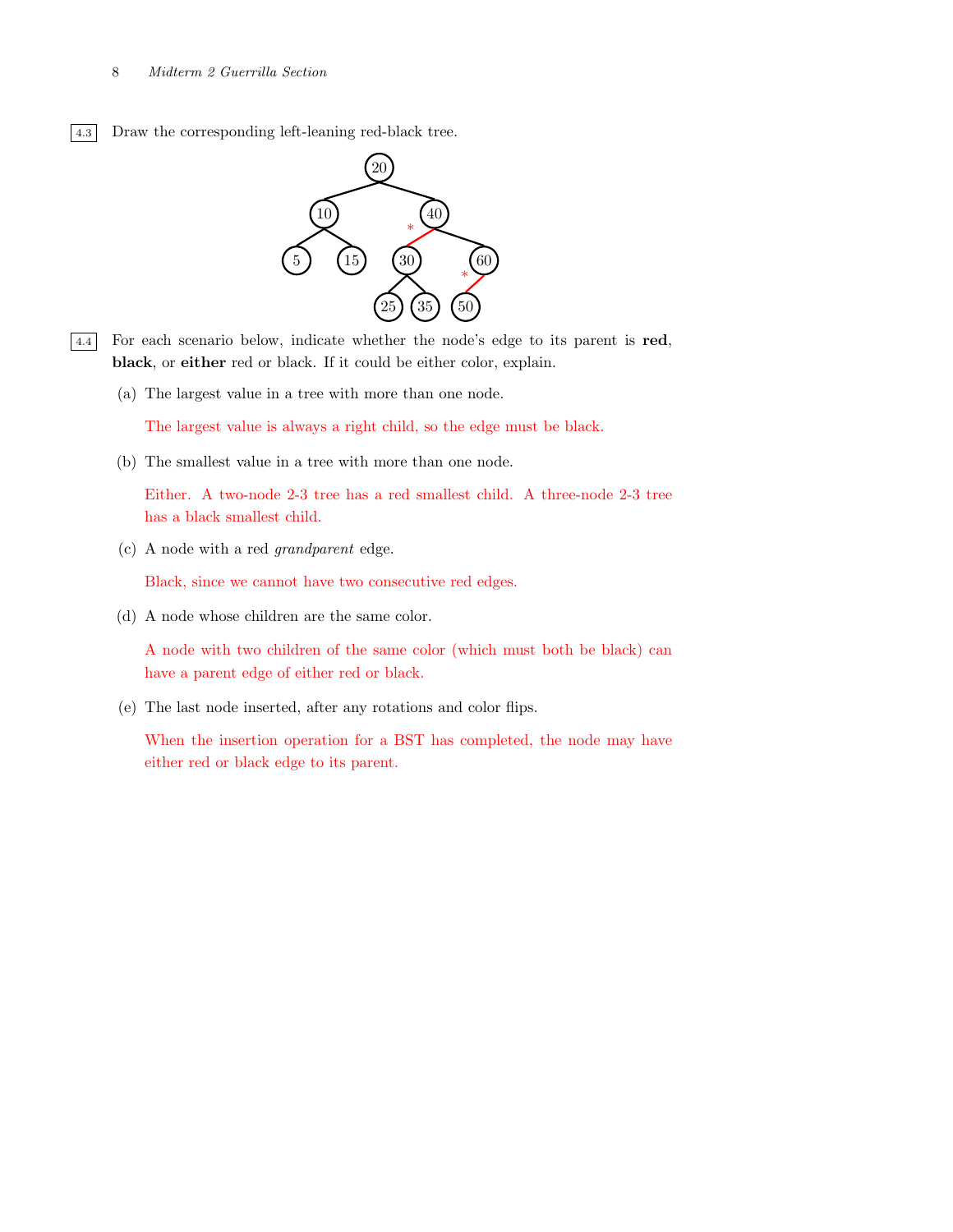# 5 Quick Union

The quick union data structure is handles set union and membership operations.

- connect(a, b): connects the set of a to the set of  $b$ .
- isConnected(a, b): returns true if a and b are in the same set.

Internally, quick union sets are trees. Sets can be connected by adding one set's tree to the root of another set's tree. Weighted quick union data structures improve upon quick union data structures by always adding the shorter tree to the root of the taller tree during connect operations.

5.1 Draw the Weighted Quick Union object that results after the following method calls.

```
connect(1, 3)
connect(0, 4)
connect(0, 1)
connect(0, 2)
```


There are many possible solutions. When connecting sets, we only connect at the root.

5.2 (a) What is the worst way to connect the list 1, 2, 3, 4, 5? Give an answer in the form of a series of calls to the connect method.

```
connect(1,2)
connect(2,3)
connect(3,4)
connect(4,5)
```
This will create a tree of height 4 with a branching factor of 1 (i.e. a linked list).

(b) Assuming a single node has a height of 0, what is the shortest and tallest height possible for a quick union object with  $N$  elements?

Shortest: 1. For example, the tree created by the following sequence:  $connect(1,2)$ ,  $connect(1,3)$ ,  $connect(1,4)$ , ...,  $connect(1,N)$ Tallest:  $N - 1$ . See previous question.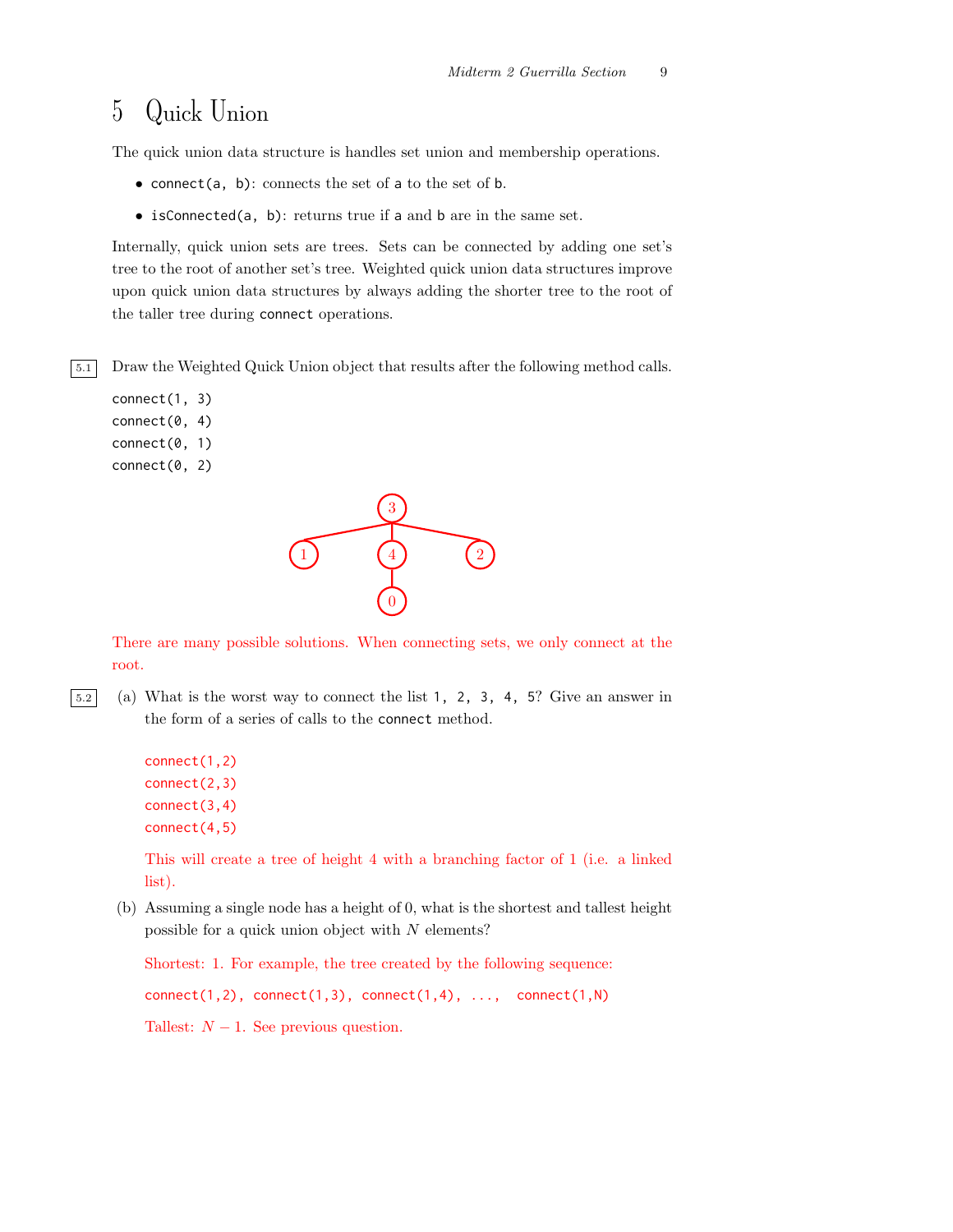(c) Give the best and worst case runtimes for isConnected and connect.

isConnected: Worst:  $\Theta(N)$ , Best:  $\Theta(1)$ .

connect: Worst:  $\Theta(N)$ , Best:  $\Theta(1)$ .

Worst case and best case in this case reflect the worst case and best case height of a quick union tree.

(d) What is the shortest and tallest height possible for a weighted quick union with N elements? What does this mean for the best and worst-case runtimes for isConnected and connect?

Shortest: 1, Tallest:  $\lfloor \log_2 N \rfloor$ 

isConnected: Worst:  $\Theta(\log N)$ , Best:  $\Theta(1)$ 

connect Worst:  $Θ(log N)$ , Best:  $Θ(1)$ 

Worst case and best case of the functions reflect the worst case and best case height the tree.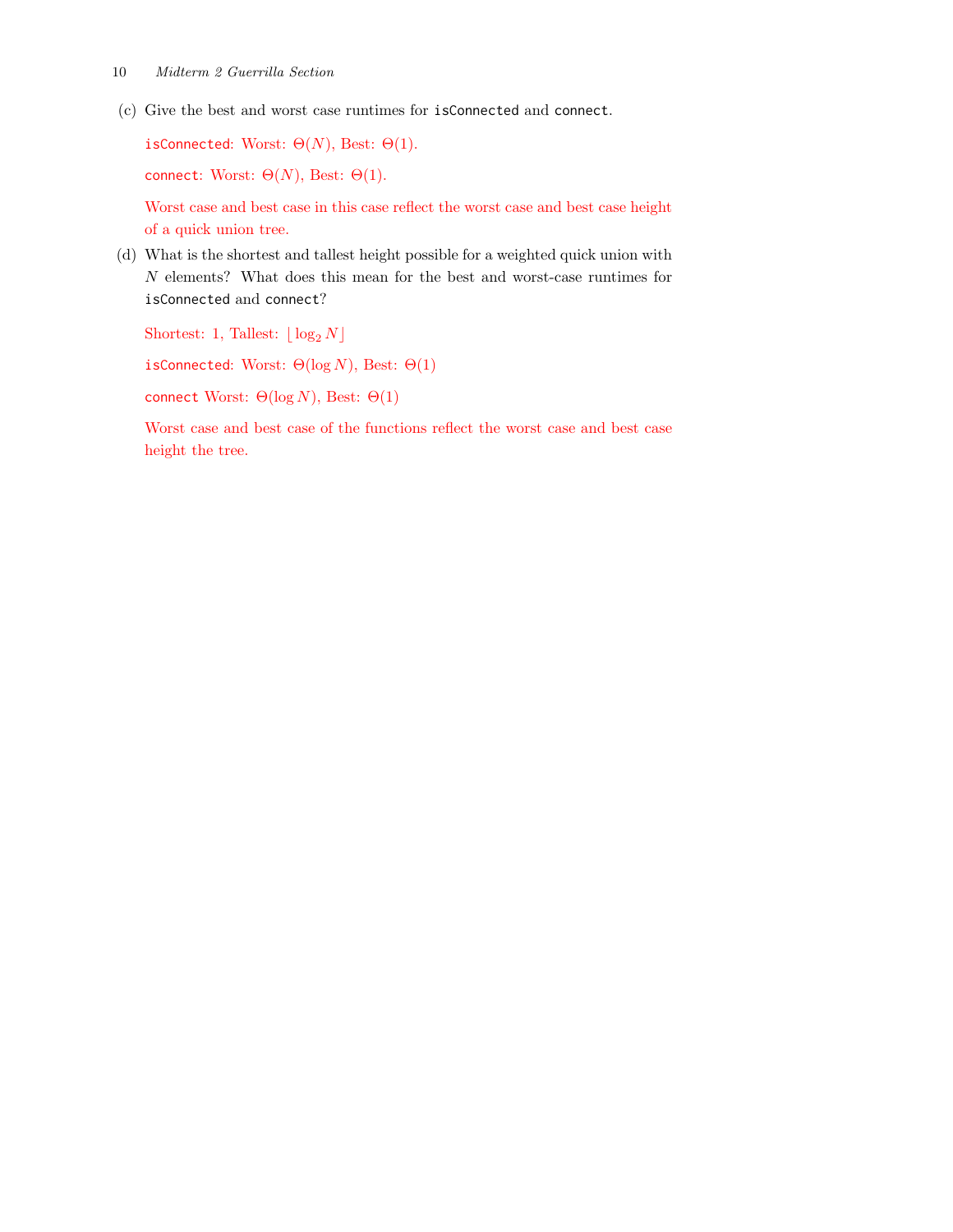# 6 Hashing

6.1 Illustrate the box-and-pointer diagram that results from inserting galumphing, frumious, slithy, borogroves, mome, bandersnatch into a new hash table, if String::hashCode just returns the length (this is not how strings actually work).

Use external chaining to resolve collisions. Assume 4 is the initial size of the hash table's internal array, and double the array's size when the load factor equals 1.

Below is the hash table after the first 4 insertions.



Before the next insertion, the array is resized.



(Note that the order of the terms in the external chain is not important and depends on the implementation.)

6.2 Describe a potential problem with each of the following hashCodes.

(a) String::hashCode simply returns the length of the string.

This will likely cause many collisions since many distinct strings have the same length. Since the efficiency of hash tables depends on a low number of collisions, this would result in slow insertion, removal, and search.

(b) String::hashCode simply returns a random number each time.

Hash functions must be deterministic, so this hashCode is not even valid. If random numbers are used, then hashCode may return different values for the same object when called repeatedly, and two equals objects may not necessar-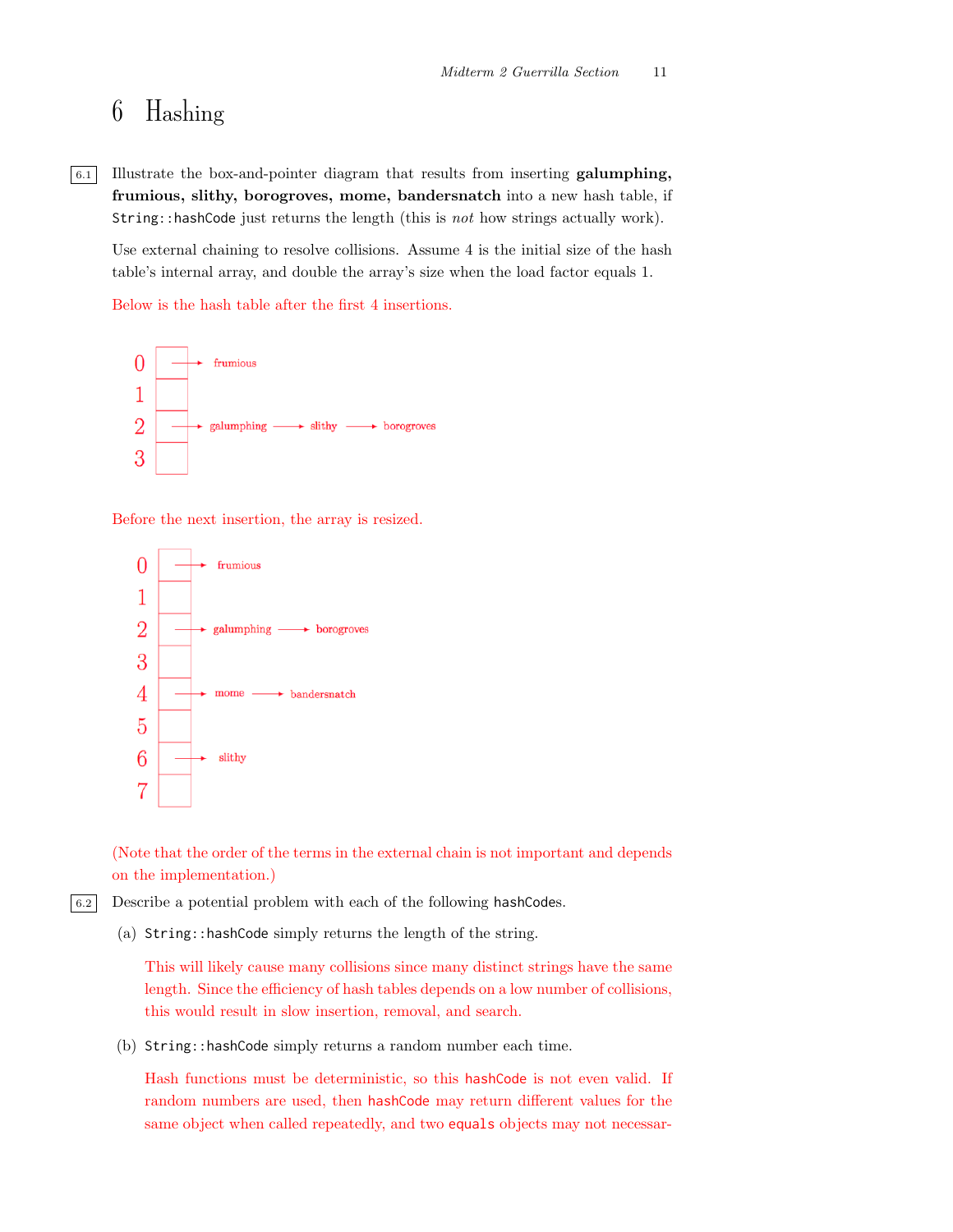ily return the same hashCode.

(c) Overriding the equals method without overriding the hashCode method.

If equals is overridden and hashCode is not, then it is possible that two objects will be 'equal' but have different hash values. The Object class's hashCode returns different values for all objects, regardless of whether or not they're equal. This may cause a HashSet to report that an object is not present even if some equal object is in the HashSet.

(d) Overriding the hashCode method of a class without overriding the equals method.

This causes the same problem as above.

(e) Mutating an object after inserting it into a HashSet.

This may prevent us from being able to find the object again since the HashSet uses the object's hashCode to check if the object is present (and if the object is modified, its hashCode may also change).

6.3 (a) Give the worst-case runtime bound for inserting a single entry into a HashSet containing  $N$  elements. Assume that hashing a key takes constant time. Then, describe a situation in which we would achieve the above runtime.

 $\Theta(N)$ 

An example of a situation that would achieve this runtime is if all elements hashed into the same bucket, so that we essentially just have a linked list inside one bucket. This can occur when our hashing function is poorly designed.

(b) After finishing the hashing lab, Janice decides to create her own hash table implementation, SmallMap. In order to avoid costly resizing operations, SmallMap 's internal array does not resize: it has a fixed length of 1,024. What is the best-case and worst-case runtime for insertion into a SmallMap containing N elements? Assume that the N elements are distributed uniformly.

Best case:  $\Theta(N)$ . All elements are uniformly distributed, meaning that each bucket will have a linked list of approximately length  $\frac{1}{1024}N$ . Insertion into a linked list of length  $\frac{1}{1024}N$  is  $\Theta(N)$ . (Note, this is a consequence of not resizing the underlying array).

Worst case:  $\Theta(N)$ . Insertion into a linked list of size N is  $\Theta(N)$ .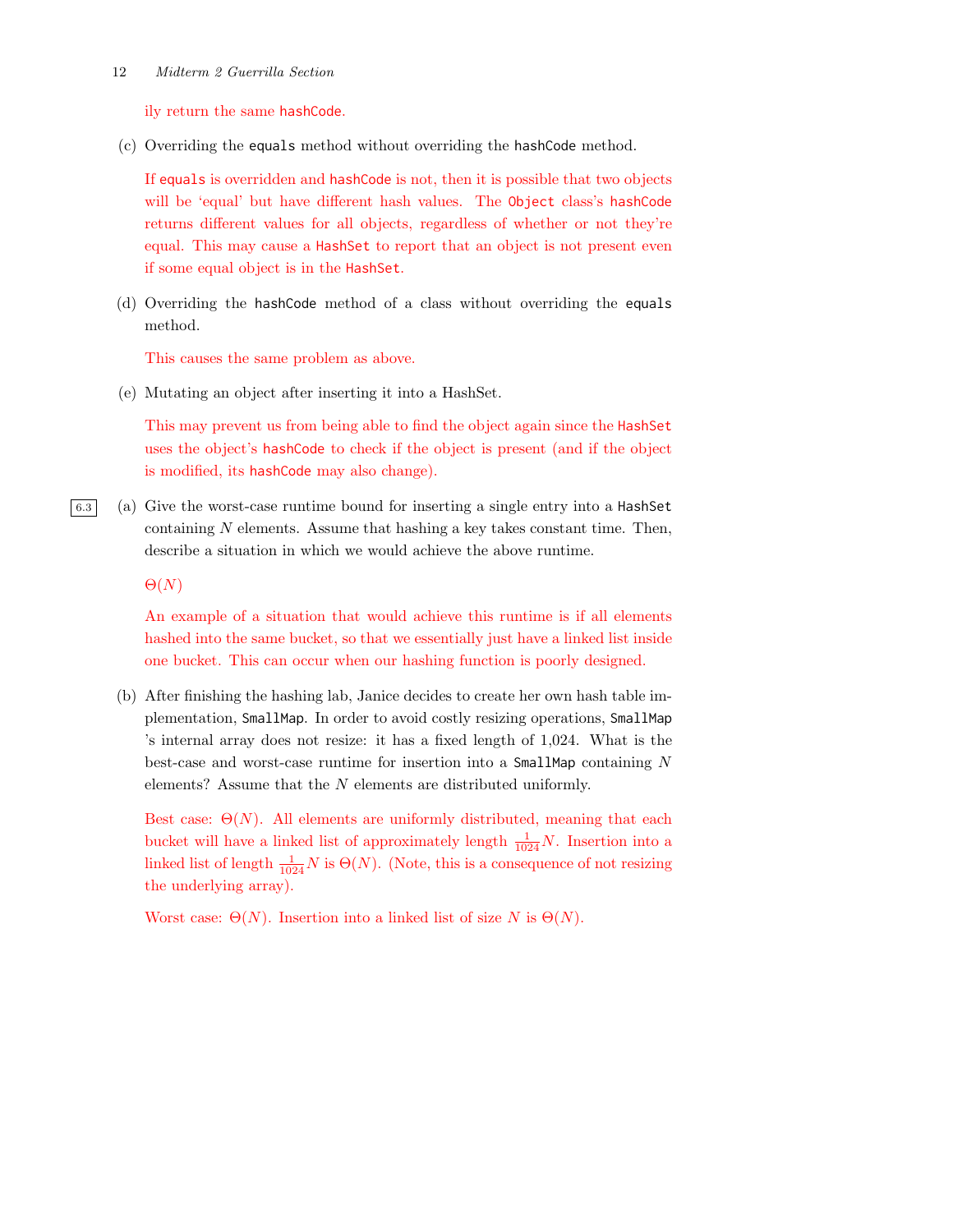### 7 Heaps of Fun

7.1 Describe a way to modify the usual max heap implementation so that finding the minimum element takes constant time without incurring more than a constant amount of additional time and space for the other operations.

Simply add a variable that keeps track of the minimum value in the heap. When inserting a new value, simply update this variable if the new value is smaller than it. Since the max heap only supports removing the largest element, rather than arbitrary elements, the minimum element will only be removed when the heap becomes empty, at which point we will need to reset the variable keeping track of the minimum value.

- 7.2 In class, we looked at one way of implementing a priority queue: the binary heap. Recall that a binary heap is a nearly complete binary tree such that any node is smaller than all of its children. There is a natural generalization of this idea called a d-ary heap. This is also a nearly complete tree where every node is smaller than all of its children. But instead of every node having two children, every node has d children for some fixed constant d.
	- (a) Describe how to insert a new element into a d-ary heap. (This should be very similar to the binary heap.) What is the running time in terms of  $d$  and  $N$ , the number of elements?

To insert, we add the new element on the last level of the tree and then bubble it up, much as in a binary heap. When bubbling up, we only need to compare the node to its parent. Since the tree has  $\Theta(\log_d(n))$  levels and we have to do at most one comparison (compare the node to its parent) and one swap at each level, insertion takes  $\Theta(\log_d(n))$ .

(b) What is the running time of finding the minimum element in a min-d-ary heap with  $N$  nodes in terms of  $d$  and  $N$ ?

The minimum element is simply the root, just as with a binary min-heap. So finding it takes  $\Theta(1)$  time.

(c) Describe how to remove the minimum element from a min-d-ary heap. What is the running time in terms of  $d$  and  $N$ ?

To remove the minimum element, we first replace it with the last element on the last level of the heap and then bubble this element down, just as in a binary heap. When bubbling a node down, we have to compare the node to all of its children to determine if it is larger than any of them and to find the smallest one (since we must swap with the smallest child to preserve the heap property). So at each level we have to do at most  $\Theta(d)$  comparisons and 1 swap. Since there are  $\Theta(\log_d N)$  levels, removing the minimum takes  $\Theta(d \log_d N)$  time.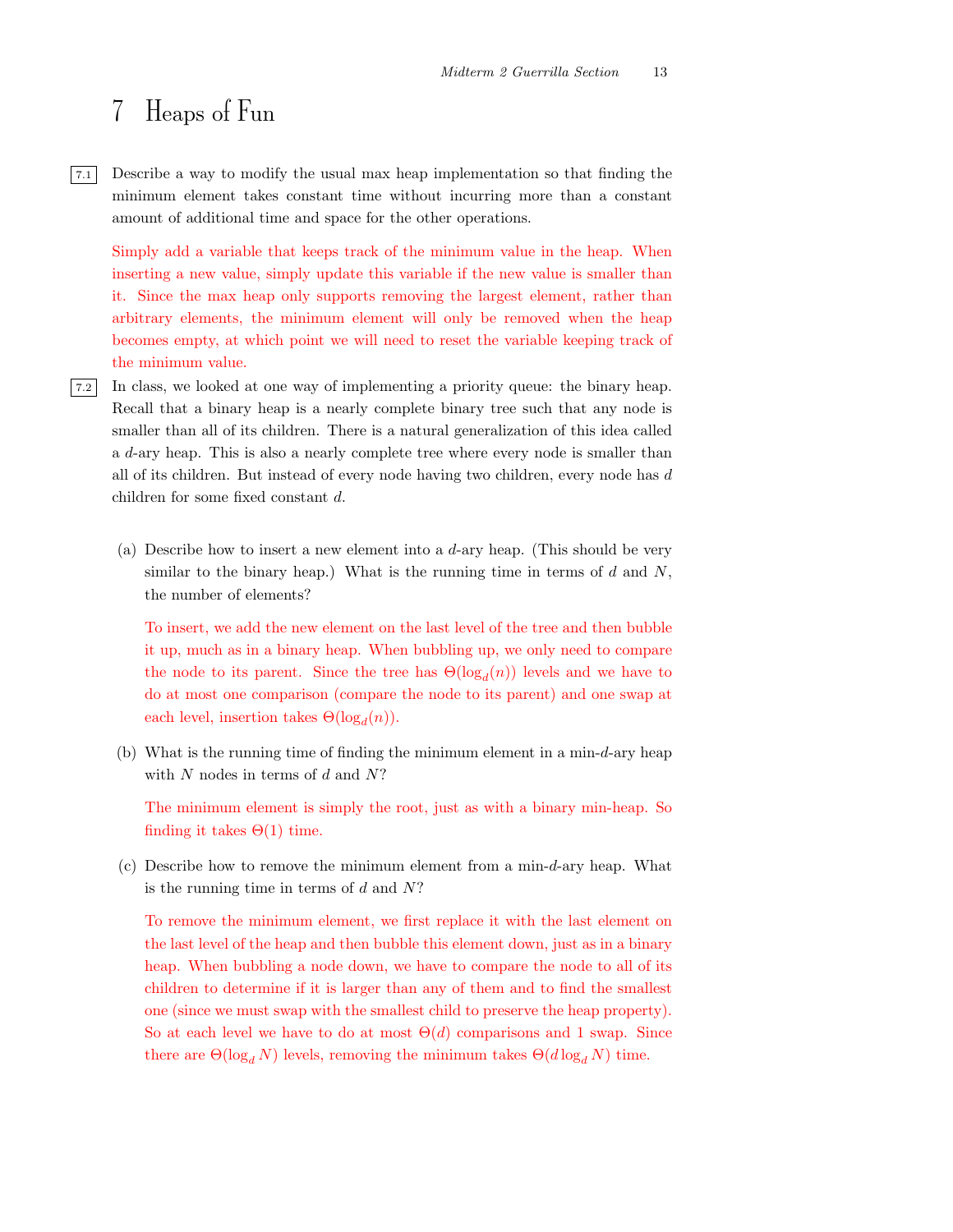7.3 Suppose a value in a max heap changed. To maintain heap invariants, would you bubble the value up, bubble it down, both, or neither? Explain.

If the value is now greater than its parent, bubble it up. If the value is now less than one of its children, bubble it down.

 $\overline{7.4}$  Suppose you are given an array A with N elements such that no element is more than k slots away from its position in the sorted array. Assume that  $k > 0$  and that k, while not constant, is much less than  $N (k \ll N)$ .

(a) Implement zorkSort such that the array A is sorted after execution. The important operations on a PriorityQueue are  $add(x)$ , remove() (remove smallest), and isEmpty().

```
1 public static void zorkSort(int[] A, int k) {
2 int N = A. length, i = 0;
3 PriorityQueue<Integer> pq = new PriorityQueue<>();
4 while (i < k) {
5 pq.add(A[i]);
6 i \neq 1;7 }
8 while (i < N) {
\mathsf{A}[i - k] = \mathsf{pq}.\mathsf{remove}();10 pq.add(A[i]);
11 i \neq 1;
12   }
13 while (!pq.isEmpty()) {
14 A[i - k] = pq. remove();15 i \neq 1;16 }
17 }
```
First we insert  $k$  items into the priority queue. We iterate through the array starting at index  $i = k$  and maintain a priority queue of the last k elements we have seen. At each iteration, we remove the minimum item in the priority queue and place it in the array at index  $i - k$ , and add the item at index i into the priority queue.

(b) What is the running time of this algorithm, as a function of  $N$  and  $k$ ?

 $\Theta(n \log(k))$ . The priority queue will have k elements in it, so adding and removing from it will take  $\Theta(\log k)$  time. For each of the *n* elements in the array, we insert into the priority queue and remove from the priority queue once.